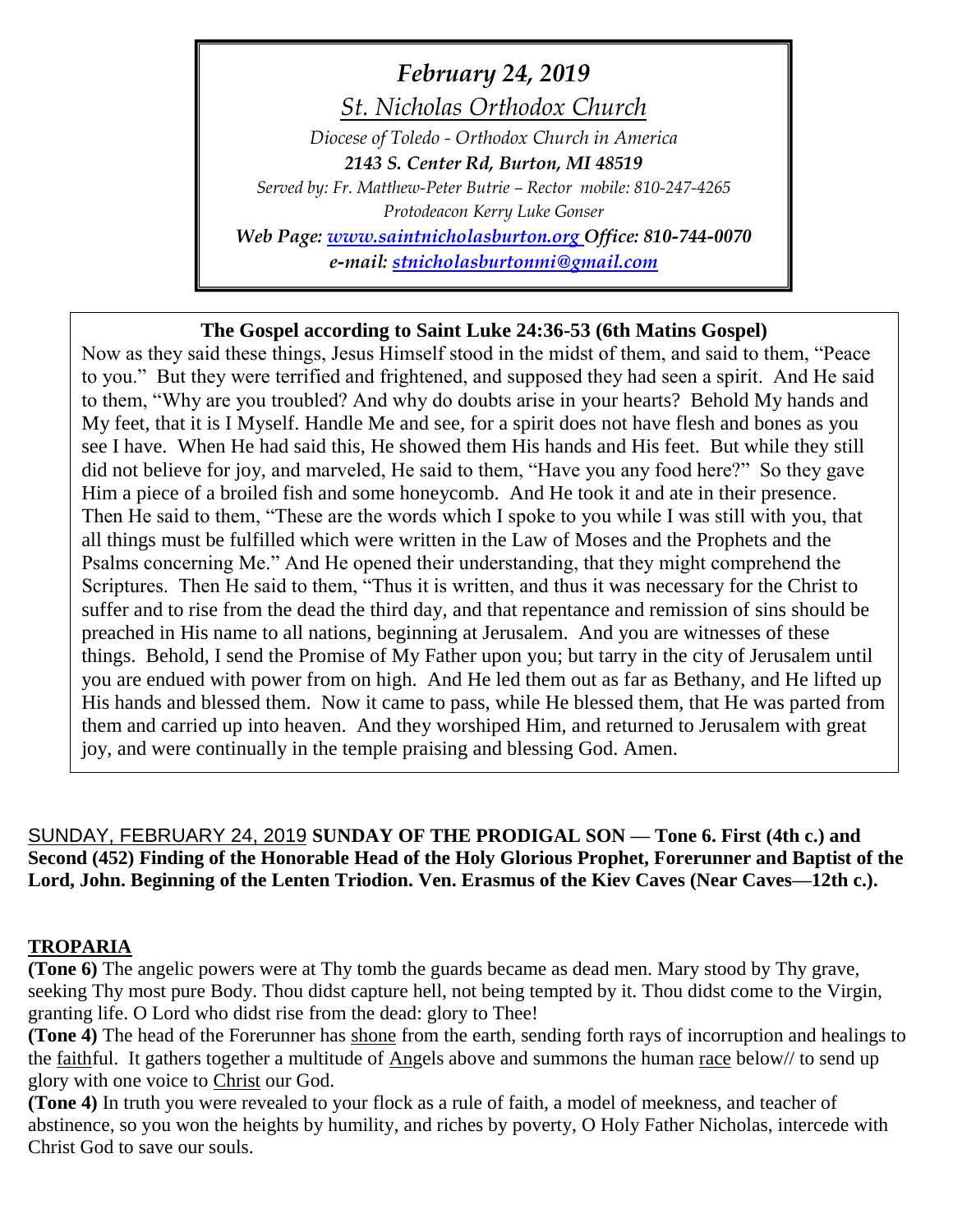# **KONTAKION**

**(Tone 3)** I have recklessly forgotten Thy glory, O Father; and among sinners I have scattered the riches which Thou gavest me. And now I cry to Thee as the Prodigal: / "I have sinned before Thee, O merciful Father; / receive me a penitent, and make me as one of Thy hired servants!"

# *The Prokeimenon in the Seventh Tone:* **The righteous one shall rejoice in the Lord / and shall set his hope on Him.**

*v.* **Hear my voice, O God, when I pray to Thee.**

**THE READING FROM THE SECOND EPISTLE OF PAUL TO THE CORINTHIANS (4:6-15)** Brethren: it is the God who commanded light to shine out of darkness, who has shone in our hearts to give the light of the knowledge of the glory of God in the face of Jesus Christ. But we have this treasure in earthen vessels, that the excellence of the power may be of God and not of us. We are hard-pressed on every side, yet not crushed; we are perplexed, but not in despair; persecuted, but not forsaken; struck down, but not destroyed – always carrying about in the body the dying of the Lord Jesus, that the life of Jesus also may be manifested in our body. For we who live are always delivered to death for Jesus' sake, that the life of Jesus also may be manifested in our mortal flesh. So then death is working in us, but life in you. And since we have the same spirit of faith, according to what is written, "I believed and therefore I spoke," we also believe and therefore speak, knowing that He who raised up the Lord Jesus will also raise us up with Jesus, and will present us with you. For all things are for your sakes, that grace, having spread through the many, may cause thanksgiving to abound to the glory of God.

# *Alleluia, Tone 6*

# *v:* **He who dwells in the shelter of the Most High will abide in the shadow of the heavenly God.** *v:* **He will say to the Lord: "My Protector and my Refuge; my God, in Whom I trust!"**

**THE HOLY GOSPEL ACCORDING TO LUKE (15:11-32)** And Jesus said, "There was a man who had two sons; and the younger of them said to his father, `Father, give me the share of property that falls to me.' And he divided his living between them. Not many days later, the younger son gathered all he had and took his journey into a far country, and there he squandered his property in loose living. And when he had spent everything, a great famine arose in that country, and he began to be in want. So he went and joined himself to one of the citizens of that country, who sent him into his fields to feed swine. And he would gladly have fed on the pods that the swine ate; and no one gave him anything. But when he came to himself he said, `How many of my father's hired servants have bread enough and to spare, but I perish here with hunger! I will arise and go to my father, and I will say to him, "Father, I have sinned against heaven and before you; I am no longer worthy to be called your son; treat me as one of your hired servants."' And he arose and came to his father. But while he was yet at a distance, his father saw him and had compassion, and ran and embraced him and kissed him. And the son said to him, `Father, I have sinned against heaven and before you; I am no longer worthy to be called your son.' But the father said to his servants, 'Bring quickly the best robe, and put it on him; and put a ring on his hand, and shoes on his feet; and bring the fatted calf and kill it, and let us eat and make merry; for this my son was dead, and is alive again; he was lost, and is found.' And they began to make merry. "Now his elder son was in the field; and as he came and drew near to the house, he heard music and dancing. And he called one of the servants and asked what this meant. And he said to him, 'Your brother has come, and your father has killed the fatted calf, because he has received him safe and sound.' But he was angry and refused to go in. His father came out and entreated him, but he answered his father, 'Lo, these many years I have served you, and I never disobeyed your command; yet you never gave me a kid, that I might make merry with my friends. But when this son of yours came, who has devoured your living with harlots, you killed for him the fatted calf!' And he said to him, 'Son, you are always with me, and all that is mine is yours. It was fitting to make merry and be glad, for this your brother was dead, and is alive; he was lost, and is found."

# **COMMUNION HYMN**

Praise the Lord from the heavens, praise Him in the highest! Alleluia! Alleluia! Alleluia!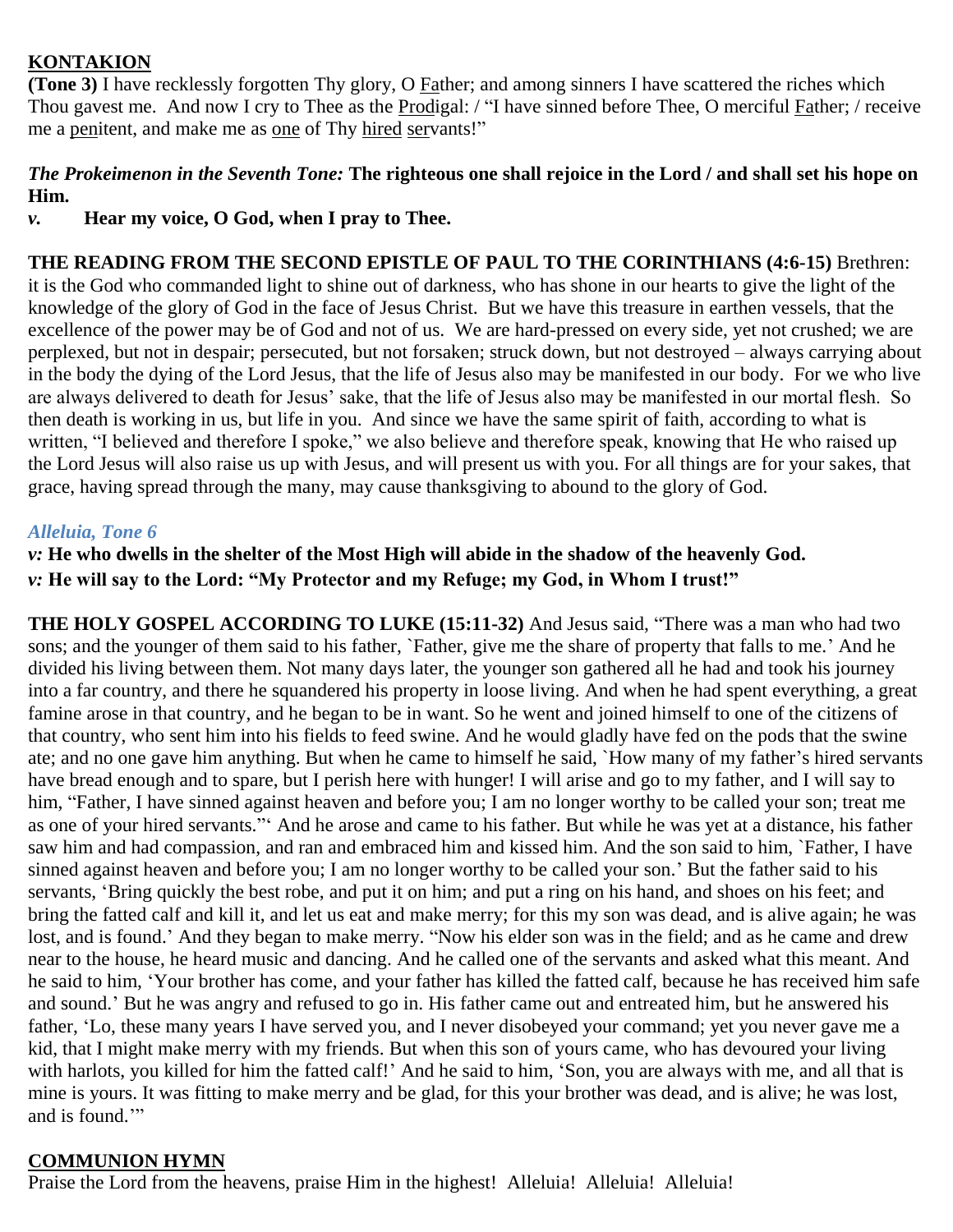### **First and second finding of the Honorable Head of the Holy Glorious Prophet, Forerunner, and Baptist of the Lord, John – February 24**

After the Beheading of the Holy Prophet, Forerunner and Baptist John (August 29), his body was buried by disciples in the Samarian city of Sebaste, and his venerable head was hidden by Herodias in an unclean place. Saint Joanna (June 27), the wife of King Herod's steward Chuza (Luke 8:3), secretly took the holy head and placed it into a vessel and buried it on the Mount of Olives in one of Herod's properties.

After many years, this property passed into the possession of a government official who became a monk with the name of Innocent. He built a church and a cell there. When they started to dig the foundation, the vessel with the venerable head of John the Baptist was uncovered. Innocent recognized its great holiness from the signs of grace emanating from it. Thus occurred the First Finding of the Head. Innocent preserved it with great piety, but fearful that the holy relic might be abused by unbelievers, before his own death he again hid it in that same place, where it was found. Upon his death the church fell into ruin and was destroyed.

During the days of Saint Constantine the Great (May 21), when Christianity began to flourish, the holy Forerunner appeared twice to two monks journeying to Jerusalem on pilgrimage to the holy places, and he revealed the location of his venerable head.

The monks uncovered the holy relic and, placing it into a sack of camel-hair, they proceeded homewards. Along the way they encountered an unnamed potter and gave him the precious burden to carry. Not knowing what he was carrying, the potter continued on his way. But the holy Forerunner appeared to him and ordered him to flee from the careless and lazy monks, with what he held in his hands. The potter concealed himself from the monks and at home he preserved the venerable head with reverence. Before his death he placed it in a water jug and gave it to his sister. From that time the venerable head was successively preserved by devout Christians, until the priest Eustathius (an Arian) came into possession of it. He beguiled a multitude of the infirm who had been healed by the holy head, ascribing their cures to the fact that it was in the possession of an Arian. When his blasphemy was uncovered, he was compelled to flee. After he buried the holy relic in a cave, near Emesa, the heretic intended to return later and use it for disseminating falsehood. God, however, did not permit this. Pious monks settled in the cave, and then a monastery arose at this place. In the year 452 Saint John the Baptist appeared to Archimandrite Marcellus of this monastery, and indicated where his head was hidden. This became celebrated as the Second Finding. The holy relic was transferred to Emesa, and later to Constantinople.

[www.oca.org](http://www.oca.org/)

February 24, 2019

ဆိုပြီးဝ ခရွိပ် ဝန်စွဲမ ခရွိပ် သို့ပြီး ဝန်စွဲမ ခရွိပ် ခရွိပ် ခရွိပ် ခရွိပါ ရှိပါ ပြီး ရောက်ပြီး ခရွိပါ

| CANDLE INTENTIONS FOR THE HEALTH AND BLESSINGS OF                                   |                 |
|-------------------------------------------------------------------------------------|-----------------|
| Tom Branoff for his 85 <sup>th</sup> birthday                                       | Linda Branoff   |
| John & Rose Goodman and Dorothy Goodman                                             | Brucksch family |
| God's blessings & healing for Rose & John Goodman, Calvin Conrad & Helen Ethington  | Evanenko family |
| Fr. Tom, Fr. Dimitrie, Fr. Anthony, Angelo, Aaron, Reggie, John, Alex, Irene, Rimi, |                 |
| Allen, Deborah, JoAnn, Susan, Luba, Kosta, David, Anna, Helen, Walt, Calvin,        |                 |
| Vladimir, Dorothy, John, Allison, Stojan, Mira, Bosa, Jeanette, Christopher, Ted,   |                 |
| Marlene, Joseph, Nicholas, Margaret, Gladys, my family and friends                  | Joe Tome        |
| Special Intention                                                                   | Joe Tome        |
| God's blessings & health for Rose & John Goodman & happy $95th$ birthday to Rose    |                 |
| Feb. $22nd$ .                                                                       | Dorothy Goodman |
| <b>CANDLE INTENTIONS FOR BLESSED REPOSE</b>                                         |                 |
| Blessed Repose for our dear sweet grandson Andrew (6 mo. Feb. 18) & Blessed Repose  |                 |
| for Mitra Tsotsos (1 yr.)                                                           | Baba & Dedo     |
| Chris Velo Blessed Repose~Memory Eternal                                            | Dorothy Goodman |
| Chris Velo                                                                          | Brucksch family |
| Blessed Repose~Susan Goodman, Ronnie & Peter                                        | Mike Goodman    |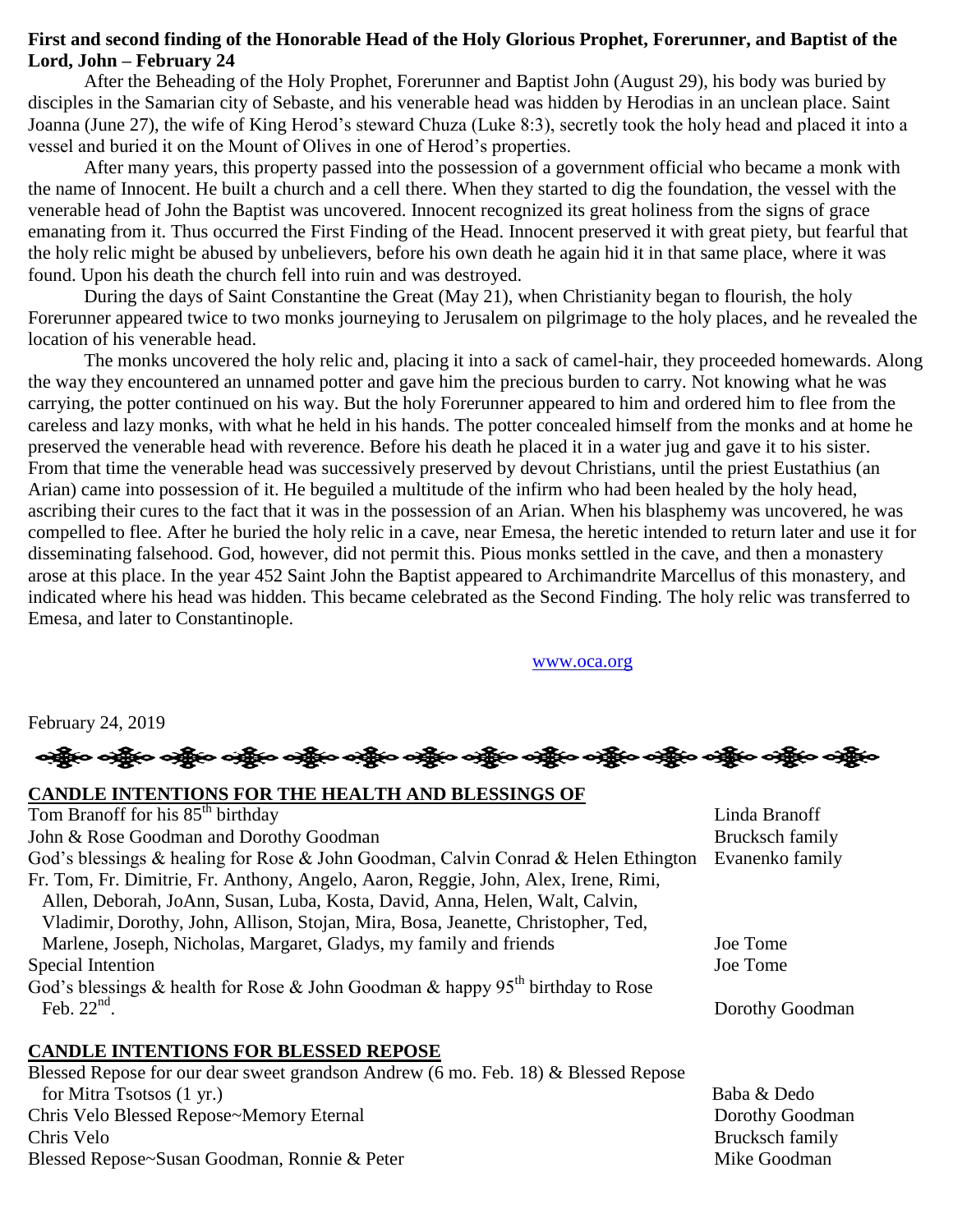

**WELCOME** to all our friends and visitors.

**COFFEE** is provided today by Anastasia & Alex Branoff in memory of their parents, grandparents, brothers, sister, uncle, aunt, sister-in-law & her mother. There will be a free will offering for donuts.

**MEMORY ETERNAL - CHRIST IS RISEN** Helen Ethington fell asleep in the Lord on Thursday, February 21. Visitation is at Swartz Funeral Home today 1 pm-8 pm, the Parastas will be at 7 pm. The funeral service is Monday at 11 am at St. Nicholas, with visitation starting at 10 am. Burial will take place at Evergreen Cemetery followed by a mercy meal. Please keep her and her family in your prayers. Christ God grant her rest among the saints. Bog da prosti! Memory eternal! Christ is risen!

MEATFARE SUNDAY is March 3<sup>rd</sup>, which will be a turkey dinner. Volunteers are always needed. There will be a free will offering. Please bring a dessert to share.



Ï

**Upcoming Events** March 10 - Cheesefare

**UPCOMING AVUILS** March 17 - 1<sup>st</sup> Sunday of Lent & Icon Procession

**CHURCH MAINTENANCE** To help with the cost of maintenance for our parish we are providing offering envelopes for this purpose. Please consider making this a regular part of your giving throughout the year.

**WALL CALENDARS** are still available at the candle stand.

**HOPE IN A BOX** is collecting **shampoo, conditioner & lotion** for the month of February. Place the items in the blue box in the Parish Hall. Catholic Charities Community Closet will distribute the items.

**FOOD DRIVE** Place non-perishable food items in the other blue box in the hall.

#### **Weekly Schedule:**

| <b>Today</b>                |                                                                                            |
|-----------------------------|--------------------------------------------------------------------------------------------|
| $1 \text{ pm-}8 \text{ pm}$ | Visitation & Parastas for Helen Ethington at Swartz Funeral Home                           |
| <b>Monday, Feb 25</b>       |                                                                                            |
| 10 am                       | Visitation at St. Nicholas for Helen Ethington                                             |
| 11 am                       | Funeral service at St. Nicholas for Helen. Mercy meal will follow the burial at Evergreen. |

### **Tuesday, Feb 26 Fr. Matthew in Toledo**

### **Wednesday, Feb 27**

| $9:30 \text{ am}$  | Divine Liturgy         |
|--------------------|------------------------|
| $11:15 \text{ am}$ | <b>Adult Ed. Class</b> |

| Saturday, Mar 2 | <b>Memorial Saturday</b> |  |
|-----------------|--------------------------|--|
| $4:45$ pm       | Trisagion                |  |
| $5 \text{ pm}$  | Vespers                  |  |